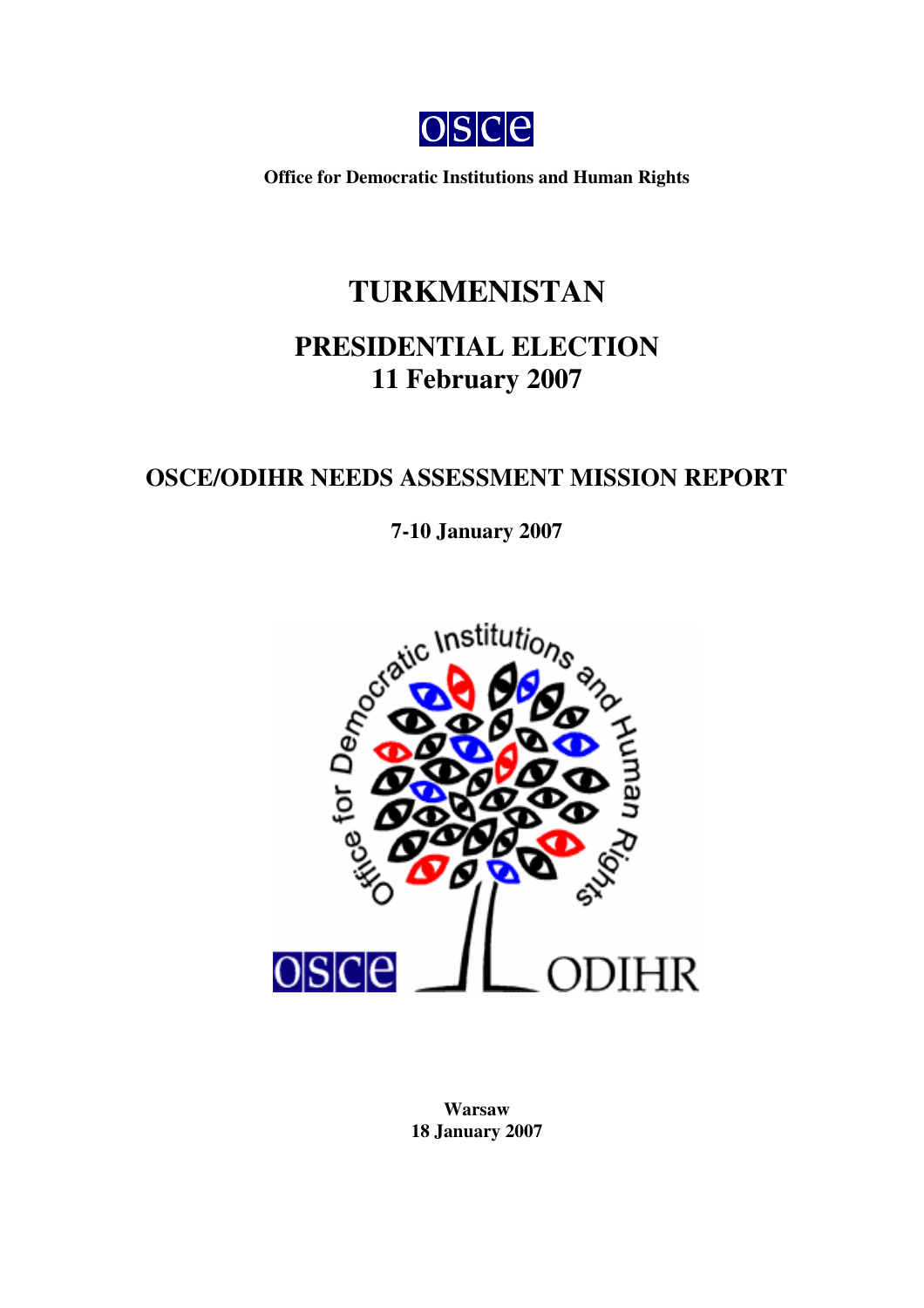## **TABLE OF CONTENTS**

| III.      |  |
|-----------|--|
| A.        |  |
| <b>B.</b> |  |
| C.        |  |
| D.        |  |
| Е.        |  |
|           |  |
|           |  |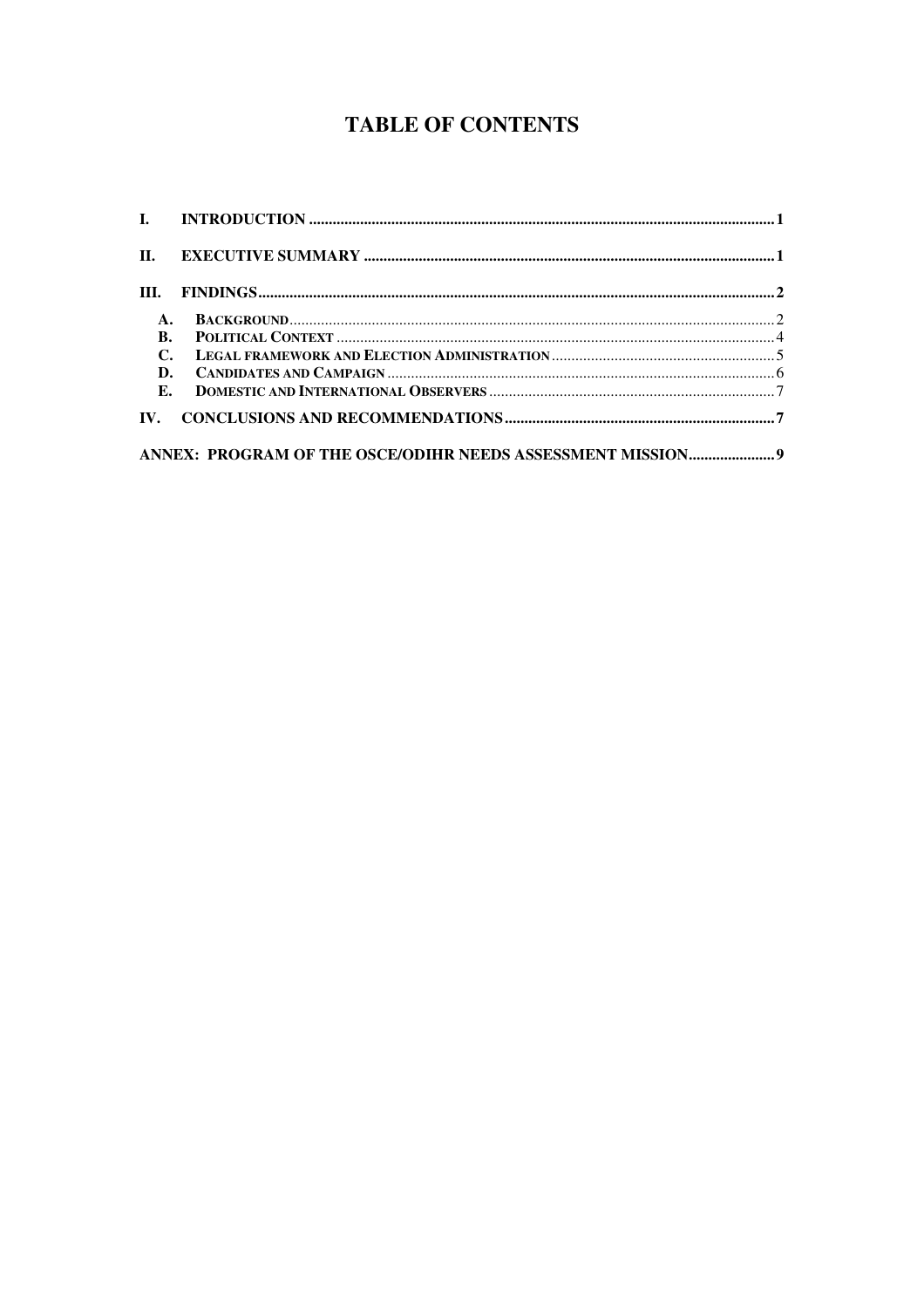#### **Turkmenistan Presidential Election 11 February 2007**

#### **OSCE/ODIHR Needs Assessment Report**

#### **I. INTRODUCTION**

On 21 December 2006, the President of Turkmenistan, Mr. Saparmurat Niyazov, passed away. On 26 December, in line with its constitutional obligations, the People's Council of Turkmenistan (Khalk Maslakhaty, PCT) determined that presidential elections will be conducted on 11 February 2007. President Niyazov had led Turkmenistan since 1985, during the last years of the Soviet era, and since 27 October 1991 as President of independent Turkmenistan.

Although in its announcement of the 11 February presidential election, the PCT indicated that international observers could attend the election, the OSCE Office for Democratic Institutions and Human Rights (OSCE/ODIHR) has not yet received an official invitation.

On 29 December, the Director of OSCE/ODIHR sent a letter to the Minister of Foreign Affairs of Turkmenistan indicating that the OSCE/ODIHR had an interest to conduct a Needs Assessment Mission (NAM) to Turkmenistan in the period 7-10 January, to assess modalities for a possible OSCE/ODIHR observation role for the 11 February election.

Following indications from the Minister that such a mission would be welcome, the OSCE/ODIHR deployed a NAM comprising of Mr. Gerald Mitchell, Head of the Election Department, and Mr. Nikolai Vulchanov, Senior Expert. On 8 and 9 January, the NAM conducted meetings with representatives of the authorities, the resident international community and two of the six registered candidates.

The OSCE/ODIHR wishes to express its appreciation to the authorities of Turkmenistan and the OSCE Center in Ashkhabad for their cooperation in facilitating the NAM.

#### **II. EXECUTIVE SUMMARY**

On 21 December 2006, the President of Turkmenistan, Mr. Saparmurat Niyazov, passed away. On 26 December, during an extraordinary meeting, the PCT fulfilled its constitutional obligations scheduling a presidential election for 11 February 2007. The PCT indicated. *inter alia*, that international observers could attend the election.

The 11 February presidential election in Turkmenistan is the first to be contested by more than one candidate. Under a specific new presidential election law (PEL), candidates should enjoy equal treatment during the campaign. While these new developments are welcome indications of a recognition that the electoral process serves as the basis for democratic governance, and merit support, they are no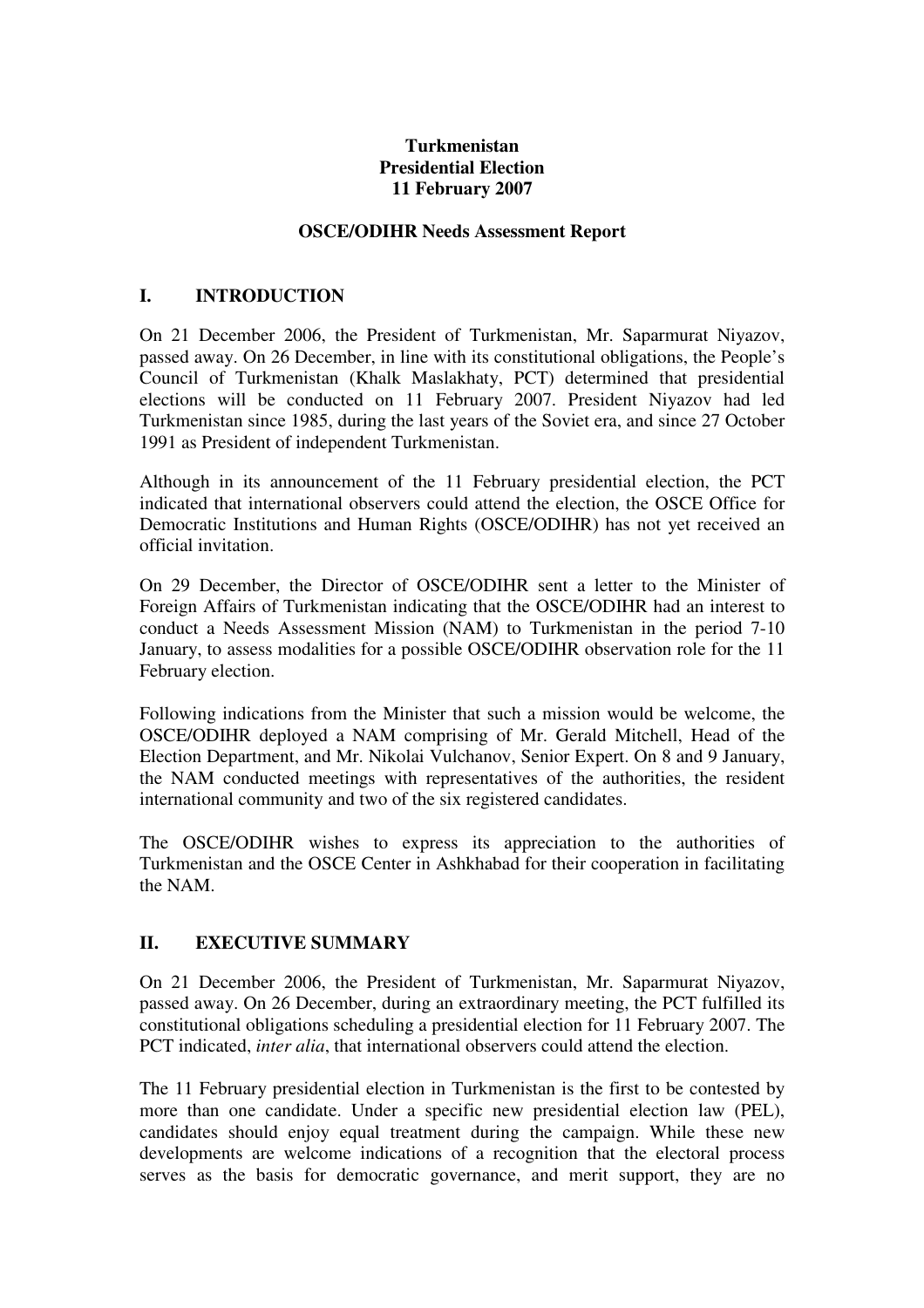guarantee for a competitive election to be conducted in line with the 1990 OSCE Copenhagen Document.

Six candidates including the Acting President were elected by the PCT, out of a total of eleven PCT nominations. Subsequently, all six were registered by the CEC. All candidates are only from the Democratic Party of Turkmenistan (DPT), the only registered party in the country. This raises concerns about the competitive and pluralistic nature of the campaign, and the issue of a separation between the State and political parties, and the campaigns of candidates. No individuals who identify themselves as political opposition, and mostly reside outside Turkmenistan, were nominated as candidates.

The NAM was able to meet two of the six registered candidates in the presence of the Chairman of the CEC. At the time of the NAM, the candidates were conducting meetings with voters across the country. The CEC is channeling all logistical and financial support to the candidates to enable their campaigns. Both candidates expressed satisfaction with the way the campaign has been conducted so far. The Acting President has offered his free airtime to be shared by the remaining five candidates.

While the new PEL meets a number of OSCE Commitments for democratic elections, there is room for substantial improvement, in particular in the areas of the right of citizens to stand as candidates and the rights of candidates. Inquiring about the background of these limitations, the NAM was informed that they reflect constitutional provisions as well as historical and cultural traditions to consult the Elders and make consensual decisions.

The NAM considers that it is not possible, due to time limitations, to deploy a standard OSCE/ODIHR Election Observation Mission (EOM) for the 11 February election. In view of the current signals of improvement demonstrated by a number of positive elements in the new PEL, as well as the support of the authorities with regard to the conduct of the current NAM in the restricted timeframe available, the OSCE/ODIHR considers it appropriate to recommend the deployment of a team of experts to follow the election, albeit in a compressed timeframe. In addition to following the process, the expert team could support reporting of the OSCE Center in Ashkhabad through its standard OSCE reporting channels. Such a modality could also enable providing the authorities with initial feedback regarding the framework for elections, thus providing a starting point for dialogue on the conduct of elections in line with OSCE commitments.

#### **III. FINDINGS**

#### **A. BACKGROUND**

Turkmenistan declared independence on 27 October 1991, following a referendum conducted on 26 October, in which 94.1 percent of the votes were reportedly cast for independence<sup>1</sup>. On 21 December 1991, Turkmenistan signed the Almaty Declaration

<sup>&</sup>lt;sup>1</sup> The EUROPA World Year Book 2002, Volume II; Europa Publications, Taylor & Francis Group; London and New York, 2002, p.3993-4007.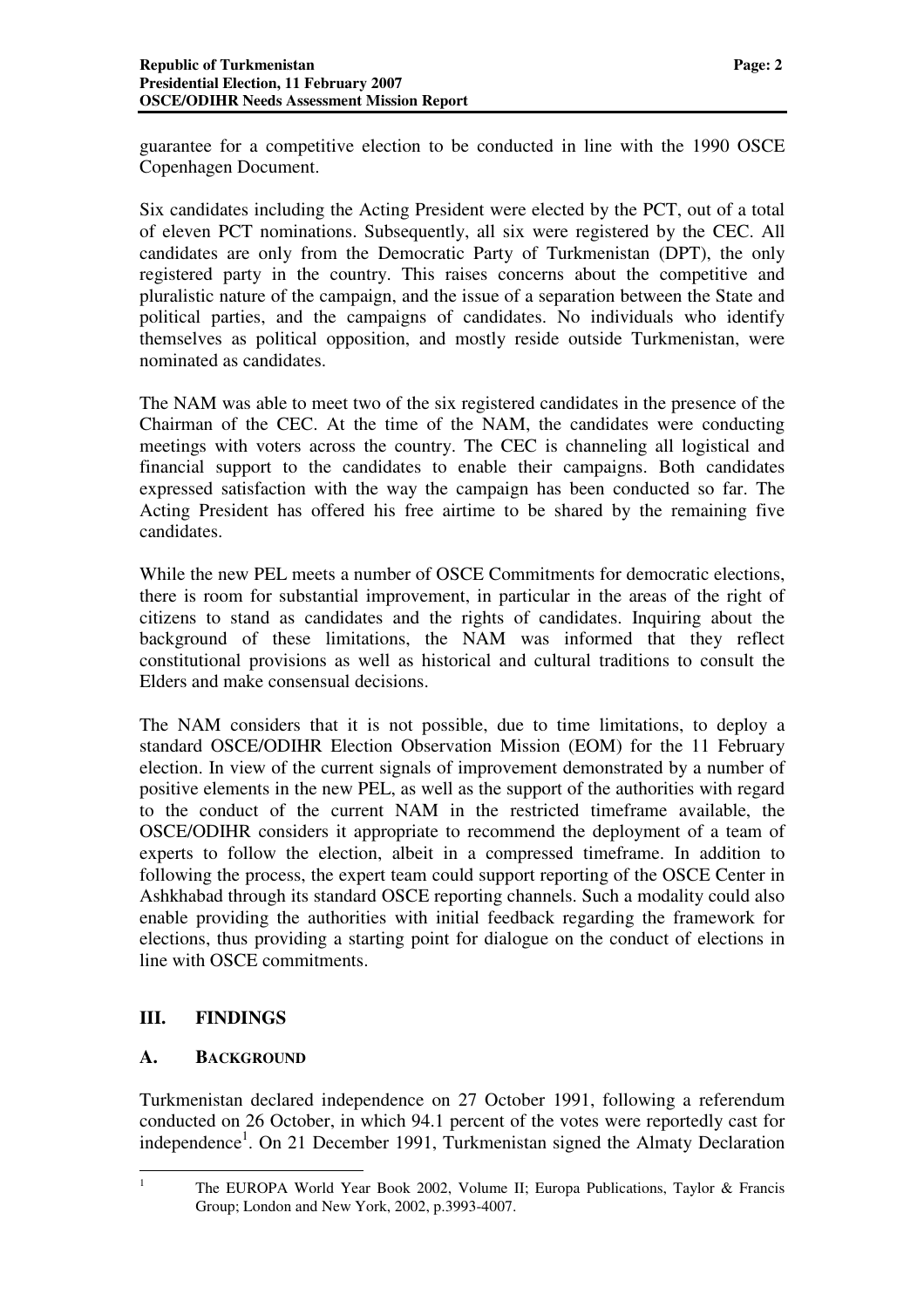becoming one of the 11 member States of the Commonwealth of the Independent States (CIS). On 26 August 2005, Turkmenistan discontinued permanent membership in the CIS to become an associate member. Turkmenistan joined the OSCE on 30 January 1992 and signed the Helsinki Final Act on 8 July 1992.

The late President of Turkmenistan has led the country since 1985, initially as the first secretary of the Turkmenistan branch of the Communist Party of the former Soviet Union, and since 1991 as the President of independent Turkmenistan. He also held the position of Chairman of the DPT, the successor of the Turkmenistan branch of the Communist Party of the former Soviet Union as of October 1991.

President Niyazov ran, unopposed, in the 1990 and 1992 presidential elections which he won with reported 98.3 and 99.5 percent of the votes cast respectively. Following a proposal of senior DPT members in 1993, the presidential election anticipated for 1997 was cancelled and the Parliament (the Mejlis) voted to extend the President's term to 2002. This was confirmed in a referendum held on 15 January 1994, with a reported majority of 99.99 percent. On 28 December 1999, the PCT took the decision to make Niyazov President-for-life. This decision was confirmed on the same day by the adoption of a separate constitutional law. The Constitution was not consequently amended.

The current Constitution was adopted on 18 May 1992, and has been amended on a number of occasions. According to the Constitution, Turkmenistan is a presidential republic. The President is the Head of State and the Chairperson of the Cabinet of Ministers, and enjoys vast powers. The legislative power is exercised by the Mejlis, which comprises 50 members elected for five year terms. Elections for the Mejlis were conducted in 1994, 1999 and 2004. It would appear that there is no publicly available statistics on the outcome of these elections.

The Constitution established the PCT as the supreme representative body of popular power (Art. 45). The role of "speaker" of the PCT is conducted either by the President or one of its members, elected for this specific purpose. The PCT is convened by the President, the Mejlis, the Chairperson of the PCT or on the initiative of one third of its members. The membership of the PCT amounts to 2507 individuals, some of which are elected officials, others are members *ex officio*, and still others are delegated members.

The DPT remains the only political party registered in Turkmenistan to date. There have been a few attempts to set up parties in opposition or as alternatives to the DPT; none of which has proved successful. In September 1989, intellectuals registered a popular front, the Agzybirlik, with stated objectives similar to those of the popular movements that emerged elsewhere during the 1990's. However, it was banned as early as January 1990. Another attempt for setting up organized political opposition occurred in August 1996, when representatives of unregistered parties reportedly met with a view to form a social democratic party. In a separate development, the President announced in late 1993, that a second party could be permitted to register, the Peasants' Justice Party. However, this intention never materialized; moreover, after becoming a President for life, Mr. Niyazov was reported to have announced that creation of opposition parties would not be contemplated before 2010. On a number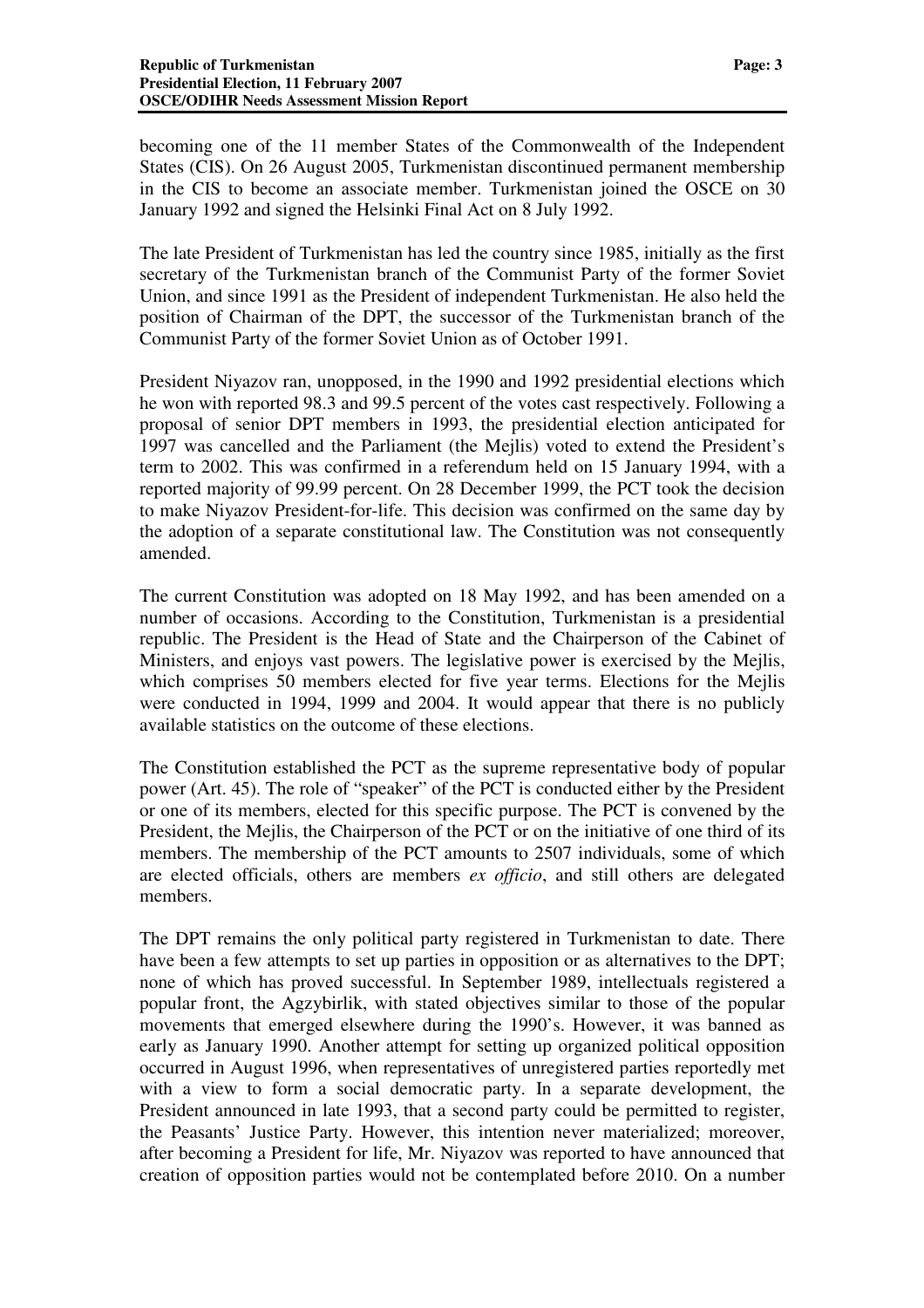of other occasions, after dismissals or defections from Turkmenistan, former high level state officials have declared themselves as opposition.

#### **B. POLITICAL CONTEXT**

President Niyazov died on 21 December 2006. At the time of his death, the Constitution stipulated that if the President was not capable of carrying out her or his duties, until the election of a new President, her or his powers should be transferred to the Chairperson of the Mejlis. In such a situation, presidential elections should be held no later than two months from the day of the transfer of powers to the Chairperson of the Mejlis. A person carrying out the duties of the President might not be nominated for the position of the President. The right to call the presidential elections is vested with the PCT. There was no specific law on the presidential election, although Article 54 of the Constitution provided for such a law.

On 21 December, the Cabinet of Ministers and the National Security Council (NSC) held joint emergency sessions, where the Deputy Chairman of the Cabinet of Ministers, Mr. Kurbanguly Berdymukhamedov, was appointed the Acting Head of the State and Commander-in- Chief of the Armed Forces of Turkmenistan. He was appointed to act as Head of State for up to two months, the period of time within which a new president must be elected. The Chairperson of the Mejlis, Mr Ovezgeldy Ataev, was barred from exercising his constitutional right to assume the duties of Acting Head of State as the General Prosecutor's Office filed a criminal case against him. His dismissal was formalized in the course of an extraordinary session of the Mejlis on 22 December, where a special law was adopted in this regard. On 26 December, he was also relieved of his position as the Deputy Chairperson of the PCT by a resolution of the PCT.

During its meeting on 26 December the PCT (1) approved a constitutional law to amend the Constitution; (2) approved a new presidential election law (PEL); (3) amended the composition of the Central Election Commission; (4) set the date for the presidential elections for 11 February 2007; (5) nominated and approved candidates for the President of Turkmenistan; (6) set the date for the next convocation of the PCT for 14 February 2007 to announce the election outcome.

Notably, the constitutional amendments included (1) the possibility that the NSC could convene the PCT in case the President was not in condition to fulfill this duty; (2) the possibility that the NSC could appoint the Acting President in case that the constitutionally appointed Acting President could not fulfill his or her duties; (3) removal of the prohibition that the Acting President cannot run for President.

As a result of the 26 December meeting of the PCT, for the first time since independence, the office of the President will be contested by more than one candidate and the contest will be conducted under a specific election law. While these novelties are no guarantee for a competitive election conducted in line with the 1990 OSCE Copenhagen Document, they appear to point towards willingness for a change, demonstrated by the PCT. Furthermore, the Acting Speaker of the Mejlis specifically indicated that international and national observers have the right to access to the electoral process, in line with Paragraph 8 of the 1990 OSCE Copenhagen Document.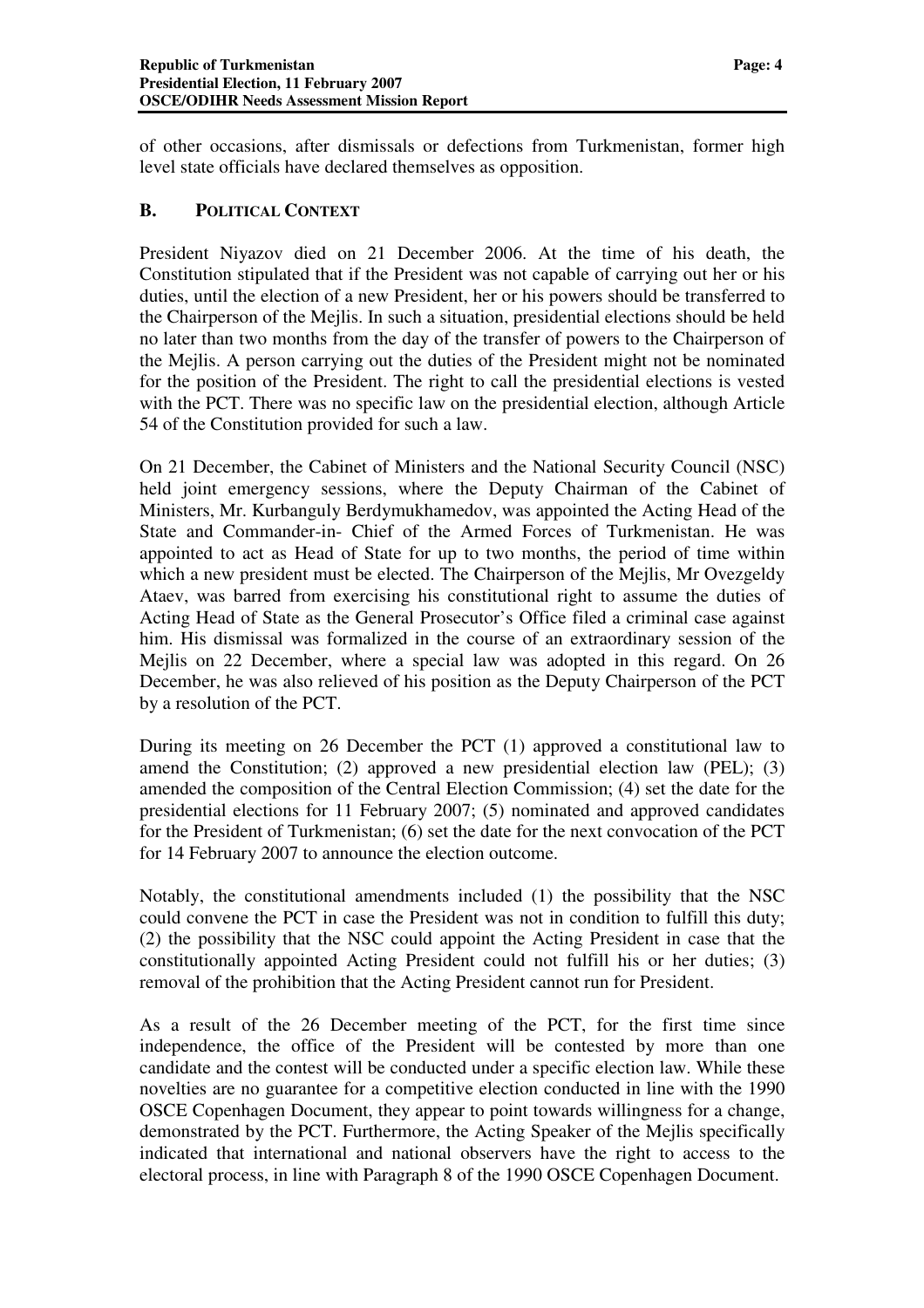It is a standard practice of an OSCE/ODIHR NAM to assess a broad range of political opinions related to an upcoming election. However, due to a compressed time frame, it was not possible to conduct such an assessment in a comprehensive manner, and in a limited political environment. This is particularly the case in the absence of an OSCE/ODIHR institutional memory in Turkmenistan.

#### **C. LEGAL FRAMEWORK AND ELECTION ADMINISTRATION**

The new PEL includes a series of provisions that comply with the 1990 OSCE Copenhagen Document, such as a five year term of office of the President, multiple candidacies, equal treatment of all candidates during the campaign, the possibility for representatives of political parties to be members of elections commissions, access of both domestic and international observers to the process and prohibition to abuse administrative resources for campaign purposes.

However, while the PEL is yet to be assessed in detail, it is clear that there is room for substantial improvement in order to fully meet the 1990 OSCE Commitments<sup>2</sup>, in particular in the areas of the right of Turkmen citizens to stand as candidates and the rights of such candidates. This concern stems from the fact that, in accordance with the Constitution, nomination of candidates is possible only by members of the PCT, that potential candidates have to have served as state officials and that candidates registered subsequently by the Central Election Commission (CEC) can be withdrawn at any time by the PCT. In addition, it would be beneficial if the requirement that presidential candidates have to have resided permanently in Turkmenistan for 15 years be clarified in all details in the law. Inquiring about the background of these limitations, the NAM was informed that they reflect historical and cultural traditions to consult the Elders and make consensual decisions.

Other areas of possible improvements include the provision that the meetings of candidates with voters are organized by election commissions and local authorities, rather than by the candidates and their agents; the lack of provisions regulating the media coverage of the campaign; the prohibition for failed candidates to contest a repeat election; and the marking of the ballots, where voters cross out the names of all candidates except the name of the chosen candidate (negative voting).

The election system comprises a first round of voting whereby for a candidate to become a President, he or she needs to get the votes of at least half of the voters who participated in the vote. In case no candidate meets this requirement, a second round of voting is conducted within two weeks of the first round. The second round is contested by the two candidates who received the highest numbers of votes in the first round, and the winner is the candidate who received the highest number of votes. If only two candidates contested the first round and none fulfilled the above mentioned legal requirement, a repeat election is to be conducted within two months; however, the failed candidates cannot contest the repeat election.

The presidential election is administered by a four level election administration comprising the Central Election Commission (CEC), six Regional (vilayat) Election

<sup>&</sup>lt;sup>2</sup> Document of the Copenhagen meeting of the Conference on the Human Dimension of the CSCE, Copenhagen, 1990.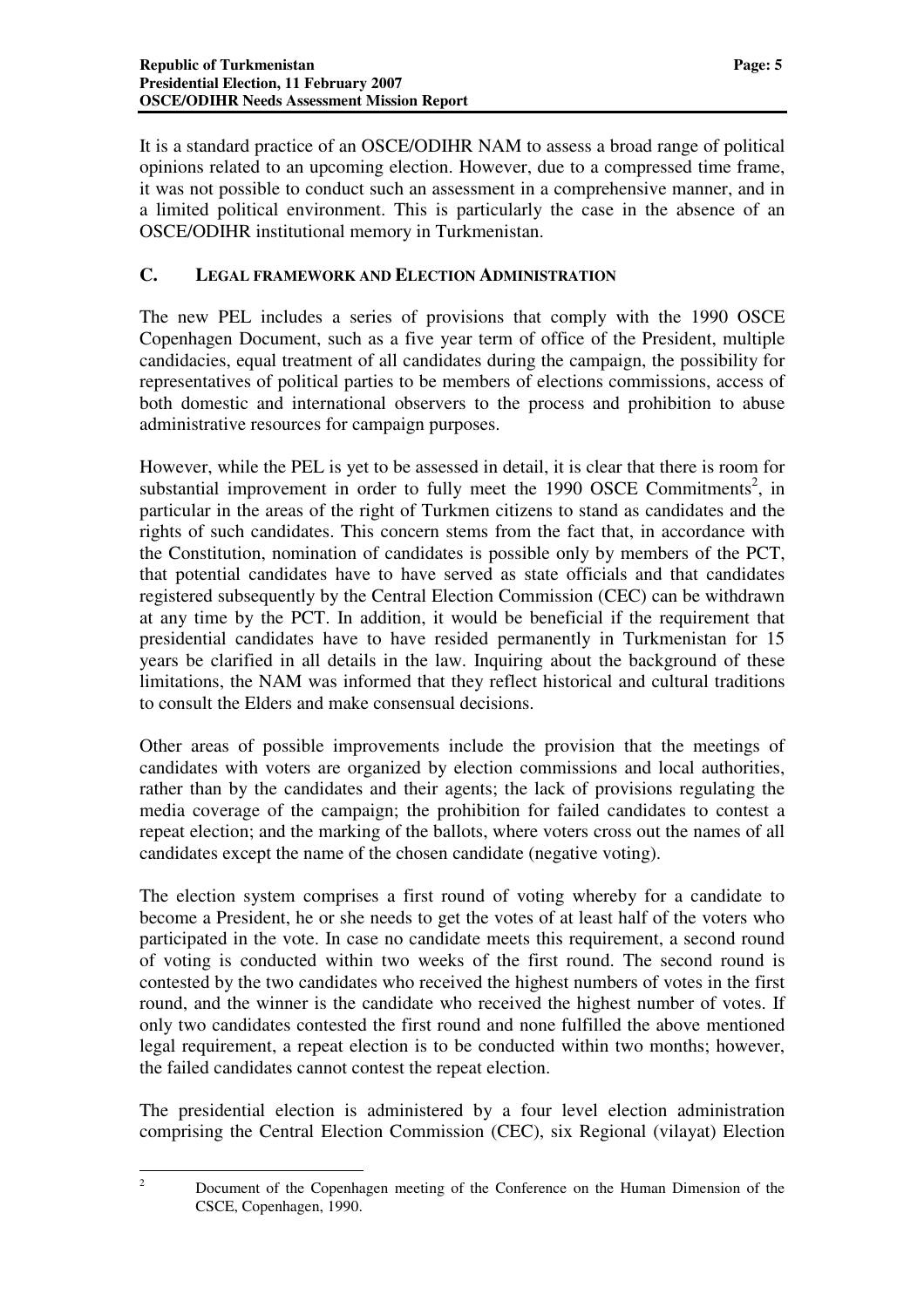Commissions (RECs) including the election commission for the city of Ashkhabad, 65 District Election Commissions (DECs) and some 1,600 Polling Station Election Commissions (PECs).

The CEC is appointed by the PCT and functions in accordance with the Law on The Central Commission for the Conduct of Elections and Referenda. The RECs are appointed by the CEC; the DECs are appointed by the respective REC upon nomination of the people's councils of the towns and communes (etraps) and the PECs are appointed by the respective DECs upon nominations of the corresponding people's councils.

The Chairman of the CEC informed the NAM that all preparations for the elections are conducted in line with the election schedule and he does not anticipate particular challenges with regard to the conduct of the election.

#### **D. CANDIDATES AND CAMPAIGN**

Candidates for presidential election are nominated by the institutional members of the PCT, e.g. the President, the Mejlis, the Cabinet of Ministers, delegations of the regions, etc. Also, each member of the PCT has the right to propose his or her own candidacy for discussion in the PCT. While there is no limit on the number of nominations, it nevertheless restricts the field of candidates and therefore voters' choices. For a person to become a candidate, his or her nomination needs to be approved with a two thirds majority vote by the PCT. While such a measure could limit the participation of spurious candidates, it further limits the field of candidates. The approved candidates are registered for the election by the CEC.

Eleven candidates were nominated in the course of the 26 December PCT meeting and six of them, one from each of the five regions of Turkmenistan and one from Ashkhabad including the Acting President, received the necessary number of votes in the PCT. Subsequently, all six were registered by the CEC. The process was broadcast on the State Television. All candidates were from the DPT. The latter raised possible concerns about the competitive and pluralistic nature of the campaign, in addition to the issue of the separation between the State and political parties, and the campaigns of candidates. There is no woman candidate.

The election campaign started on 28 December. The six candidates are meeting with voters across the country to discuss their programs. The NAM was able to meet two of the six registered candidates. Asked how many meetings with voters were envisaged in each of the five regions and Ashkhabad, one of them responded by saying he would conduct one in each region. Both candidates expressed their satisfaction with the way the campaign is conducted so far.

It would appear that the programs of all candidates include intentions to continue the current policy in international relations and to suggest reforms in the areas of agriculture, education and social security. While it seemed that so far they were receiving equal treatment with regard to the conduct of their campaigns, the Acting President had offered his free airtime to be shared by the remaining five candidates.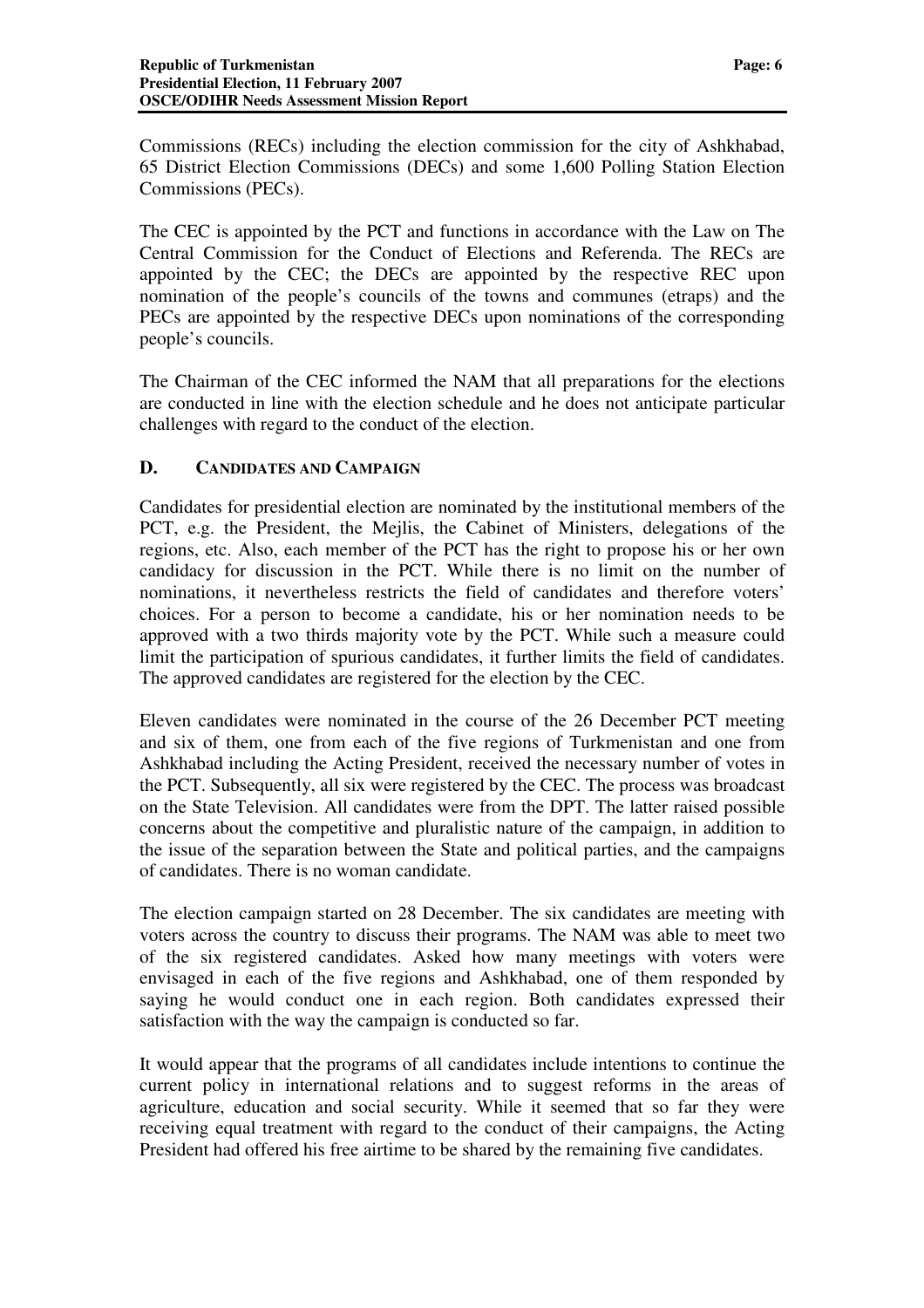#### **E. DOMESTIC AND INTERNATIONAL OBSERVERS**

Domestic election observation appears to be an activity conducted, at least in part, under the auspices of the Institute for Democracy and Human Rights, inaugurated in October 1996 and closely associated with the presidential administration. The NAM was informed that the Institute was involved in the observation of the 1999 and 2004 elections for the Majlis. In addition, the Institute is also engaged with the conduct of voter education and awareness projects, and advises the Majlis with regard to drafting of human rights and democracy legislation including electoral legislation. The Head of the Institute's Department of Democracy and Human Rights is currently the CEC Deputy Chairperson.

The OSCE/ODIHR has not observed elections in Turkmenistan to date. An OSCE/ODIHR NAM had visited Turkmenistan in November 1999 with regard to possible observation activities related to the 12 December 1999 elections for the Majlis. This NAM has advised against any observation due to "grave concerns that the broad electoral framework in Turkmenistan falls far short of the OSCE Commitments formulated in the 1990 Copenhagen Document".<sup>3</sup> It however indicated that the OSCE/ODIHR stands ready to assist the authorities should they decide to improve the broad electoral framework. An attempt to start a dialogue between the OSCE/ODIHR and the authorities of Turkmenistan, with relation to the OSCE/ODIHR election observation mandate, in advance to the 2004 elections for the Majlis was to no avail.

#### **IV. CONCLUSIONS AND RECOMMENDATIONS**

With regard to a possible OSCE/ODIHR observation role in the 11 February 2007 presidential election in Turkmenistan, the NAM notes that due to the sudden circumstances that precipitated the NAM, and the long-term prevailing circumstances, the NAM was conducted only one month ahead of the election. Therefore, it is not possible, due to time limitations, to deploy a standard OSCE/ODIHR Election Observation Mission (EOM) for the 11 February election.

While it may still be possible to deploy a limited EOM (LEOM), this could not be done according to the standard ODIHR methodology, as long term-observers could only be deployed less than three weeks from election day. This is not sufficient for drawing comprehensive conclusions, in particular in the absence of a substantive OSCE/ODIHR institutional memory with regard to observing elections in Turkmenistan.

In view of the current signals of improvement demonstrated by a number of positive elements in the new PEL, as well as the support of the authorities with regard to the conduct of the current NAM in the restricted time frame available, the OSCE/ODIHR considers it appropriate to recommend the deployment of a team of experts to follow the election process; it would also support the reporting of the OSCE Center in Ashkhabad through the standard OSCE reporting channels.

<sup>&</sup>lt;sup>3</sup> OSCE/ODIHR press release of 9 December 1999.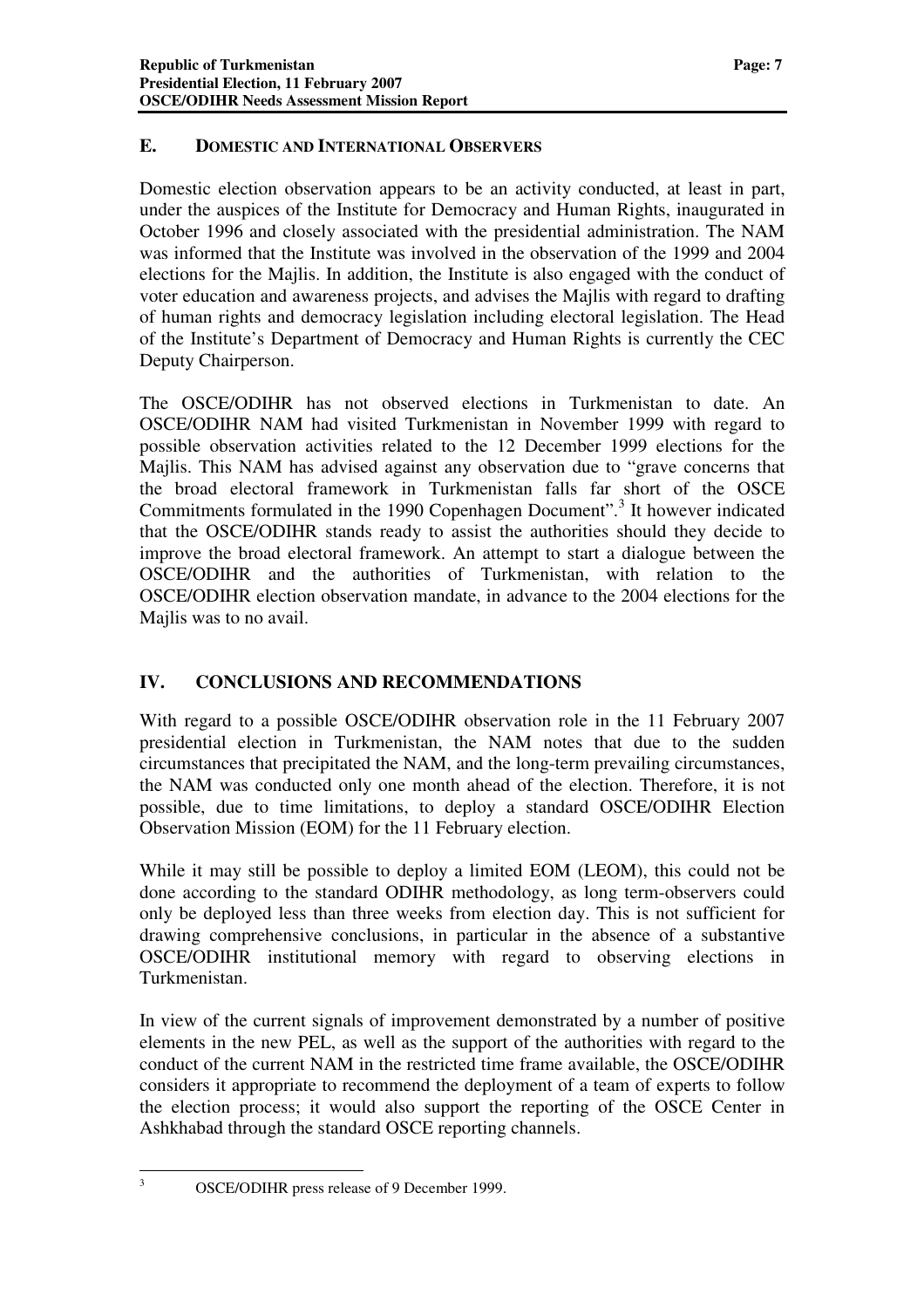Additionally, this will enable providing feedback information with regard to the framework and conduct of the elections to the authorities of Turkmenistan, thus providing a starting point for a dialogue that underscores OSCE Commitments, and possible future cooperation in the field of elections and on related issues. Moreover, regional local government elections are anticipated later in 2007 and early parliamentary elections in 2008. These elections will provide sufficient opportunities to deepen the cooperation respecting standard OSCE/ODIHR procedures.